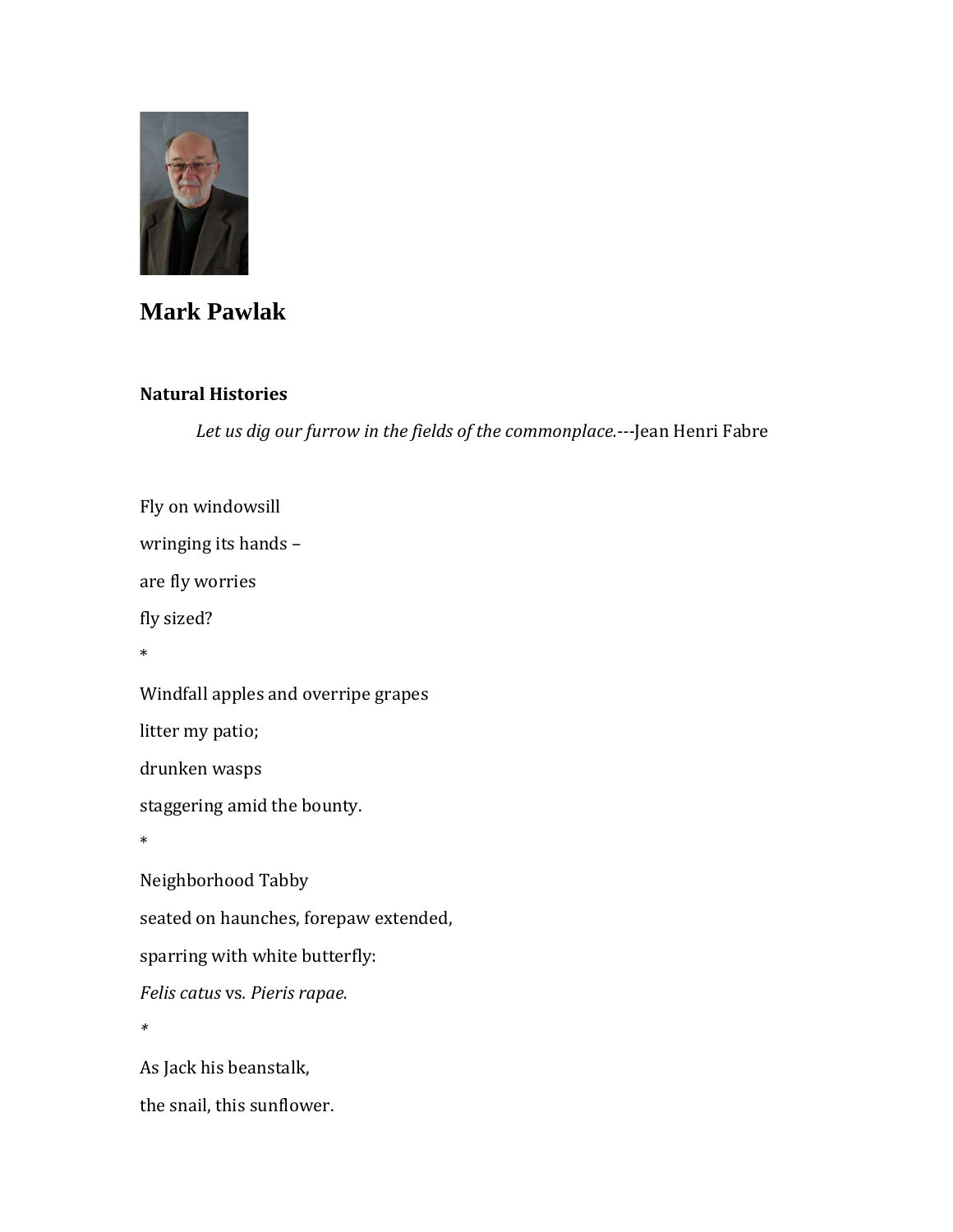The fighter pilot, his carrier deck; the dragonfly, this grass blade.

Frenzied swarm of starlings flying hither, thither; thither, hither; neither mindful of where they are headed nor what they are looking for. \* The neighbor's busy cat

enters, exits; re-enters, re-exists, all afternoon by way of the screen door left open a crack.

\*

\*

Tiny brown ant climbs up my bare calf; not finding what it was seeking, retraces its path. \*

Breathless afternoon: bees nectaring, wasps burrowing, white butterfly waltzing among blue and purple hydrangeas. \*

Impatient ants, intoxicated by the fragrance of peony buds not yet opened, trying to pry apart the petals.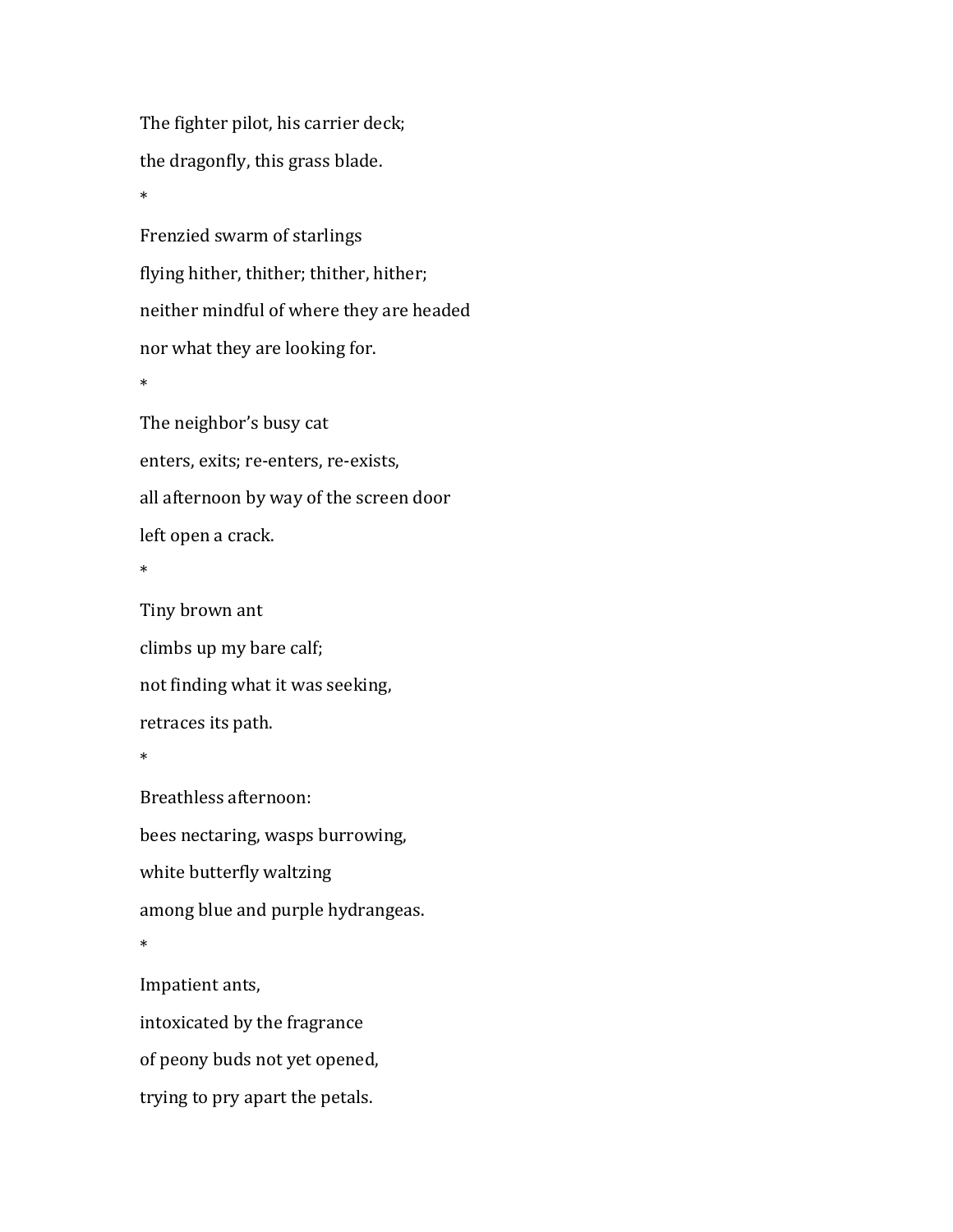Cobwebs cover my backyard grill. Webs empty, grill cold, spiders and me both hungry. \*

\*

Rain all afternoon; now, this cloudless night: cat lapping stars in backyard puddle, sparrows bathing on trash can lid. \*

Lacking bridesmaids, the garden slug drags her own silk train down this moonlit path \*

Full summer moon resting atop the high wooden fence that separates neighbor from neighbor, Thee from Me; Me from Thee. \* Starless night, dinner guest departed, lighted lantern on patio table, moths to keep me company.

\*\*\*\*